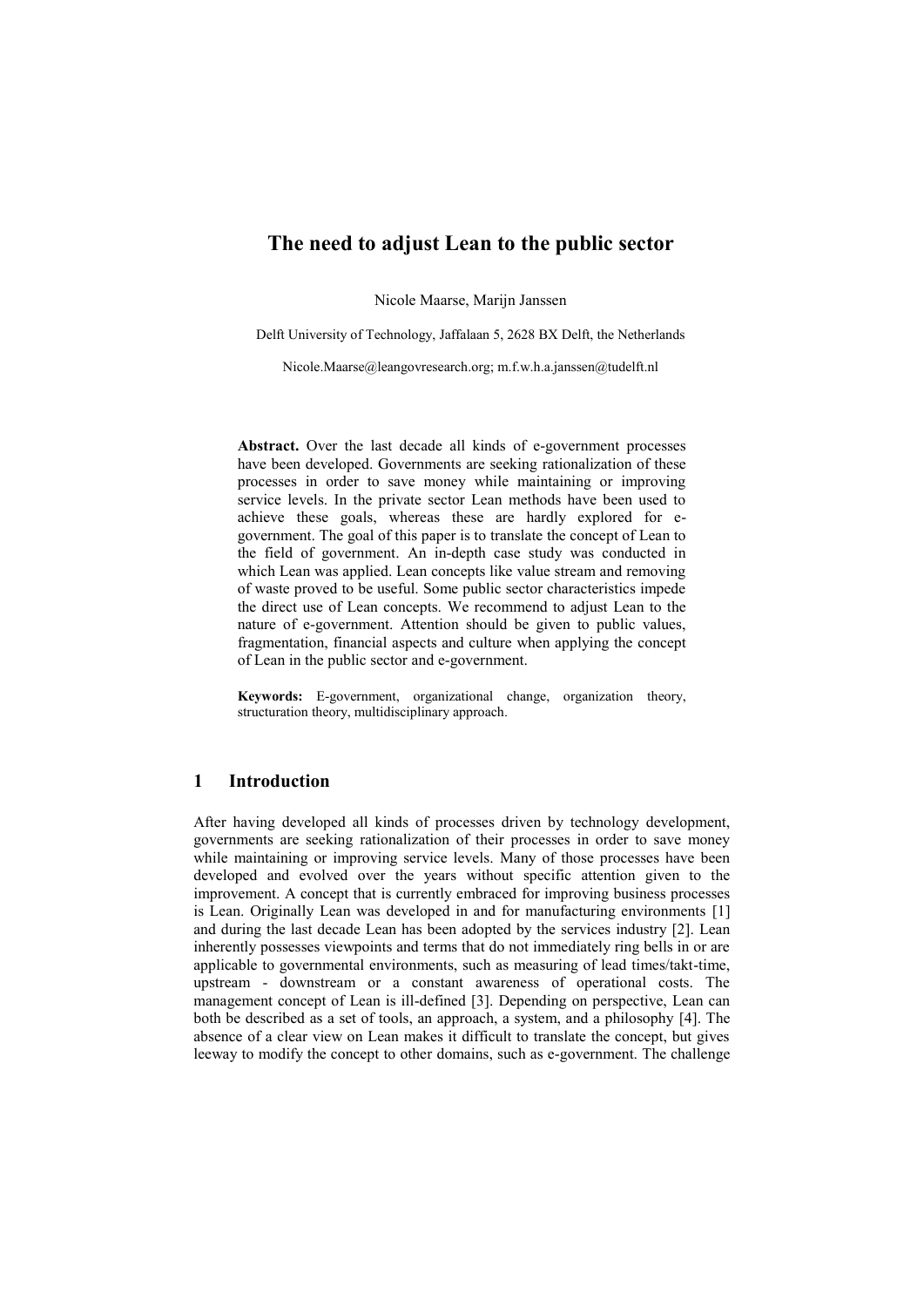will be to find analogies that allow us to use the Lean methodology and tools in governments settings and ultimately identify areas and ways for improvement. The most direct transfer of Lean from manufacturing environments supposedly are voluminous production processes of tangible products in the public sector (e.g. army trucks). More generally, Lean is said to work best on repeatable tasks of a certain volume [\[3,](#page-10-2) [5,](#page-10-4) [6\]](#page-10-5), tasks found in administrative and e-government spheres.

Lean is not without criticism and the impacts remain much debated [see for example [7,](#page-10-6) [8,](#page-10-7) [9\]](#page-10-8). Lean is also associated with high levels of failure [\[5\]](#page-10-4). The translation of the Lean principles to practice is often complicated [\[10\]](#page-10-9). Lean models need to be adapted to the public sector [\[11\]](#page-10-10). Current literature about Lean in the public sector does not focus on translating the concept and capturing the nature of government and often remains generic [\[5\]](#page-10-4). Our goal is to translate the concept of Lean to e-government and understand the idiosyncratic nature of this field. We will conclude that public value fragmentation, financial aspects and culture influence the core concepts of value creation and waste.

### **2 Background**

#### **2.1 Principles of Lean**

The concept of Lean was spread by Womack, Roos and Jones [\[12\]](#page-11-0). They visited and studied several Japanese businesses to find out why they did so well on the global market.. They concluded that the Toyota Production System was successful because the core processes were organized in such a way, that all activities where done in the exact right way, in de right order and at the right time, to create ultimate value for the customer. Lean production was at that time in sharp contrast with traditional mass production systems, typically characterized by batches of identical products and queues. The Lean methodology identifies five core principles or phases; Value, Value Stream, Flow, Pull and Perfection. We will use these core concept as a starting point for our research.

1. Specify **value** from the standpoint of the end customer, define value in terms of a specific product with specific capabilities offered at a specific time.

2. Identify all the steps in the **value stream**, eliminating whenever possible those steps that do not create value.

3. Make the value-creating steps occur in tight sequence so the product will **flow** smoothly toward the customer. 'Flow' enables the organization to deliver more "customer value for resources". A flow is perfect when there are no stops between the order and the delivery to the customer, unless the customer might want it differently.

4. As flow is introduced, let customers **pull** value from the next upstream activity; design and provide what the customer wants, only when the customer wants it. 'In a pull system, the allocation of resources (humans, materials, finance) follows the customer demand' ([\[13\]](#page-11-1), p. 16).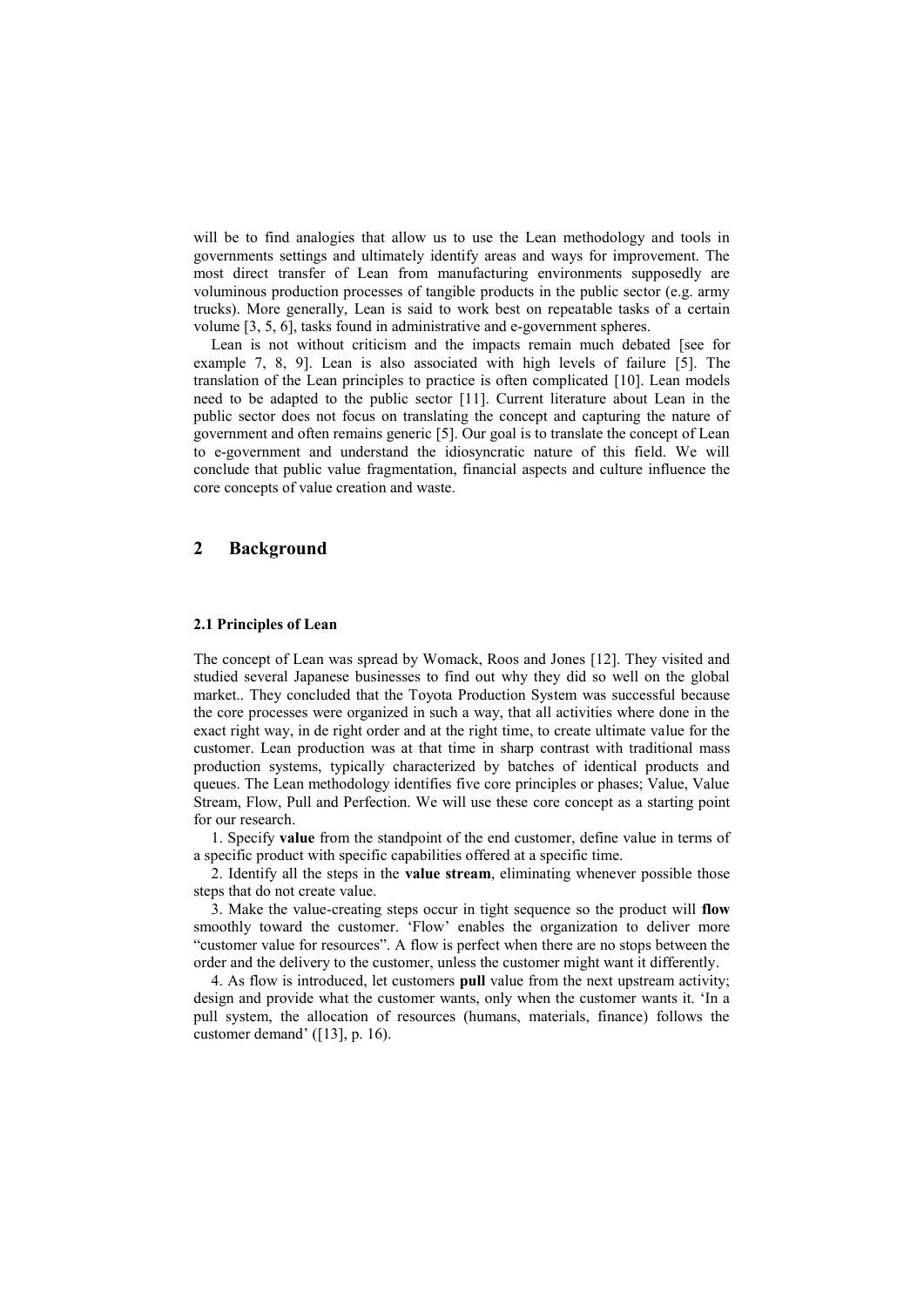5. As value is specified, value streams are identified, wasted steps are removed, and flow and pull are introduced, begin the process again and continue it until a state of **perfection** is reached in which perfect value is created with no waste.

Taiichi Ohno, one of the creators of the Toyota Production system, stated that it was extremely important to differentiate value for the customer, from muda – the Japanese term for waste. Within the context of manufacturing systems he identified seven types of waste [\[14\]](#page-11-2). Womack and Jones [\[15\]](#page-11-3) added an eighth. For the services sector ten forms of similar waste are identified [\[16\]](#page-11-4). We will use these ten waste categories to analyze our case study.

- 1. Overproduction Results in an excess of products, products being made too early and increased inventory.
- 2. Waiting Any idle time or period of inactivity (because an upstream activity has not delivered on time).
- 3. Extra processing or duplication Any activity that does not add value to the product or service, e.g. rework, reprocessing, handling or storage that occur because of defects, overproduction or excess inventory.
- 4. Transport and motion Any movement of materials, people, employees and equipment. Motion takes time and adds no value to the product or service.
- 5. Inventory (incorrect) Any product or work (whether finished or not) that is not immediately used or required by the customer. Such inventory or 'storage' can result in extra processing and requires space.
- 6. Defects Any product or service that is not according to the needs or specifications of the customer, resulting in rectification or rework and/or customer dissatisfaction.
- 7. Underutilization of people Also referred to as 'a waste of talent', this happens when people are not 'used' to their full talent, skills or knowledge..
- 8. Lack of customer focus Poor attention to the customer resulting in dissatisfaction because of defects or treatment.
- 9. Unclear communication Use of incorrect information or an unclear workflow, which can result in defects.
- 10. Variation Lack of procedures or standard formats

Hines et al. [\[3\]](#page-10-2) discuss the four main criticisms of Lean; the lack of contingency and ability to cope with variability, the lack of consideration of human aspects (see also [\[17\]](#page-11-5)), the narrow operational focus on the shop-floor and not considering the strategic level. They conclude that Lean has evolved and different applications and contingencies have been explored, while maintaining the Lean principles developed by Womack and Jones [\[15\]](#page-11-3). On that account the mentioned criticisms are less relevant these days. They state that a contemporary version of Lean consists of two levels; operational and strategic, whereby the operational level is about eliminating waste and the strategic level is about understanding value. Their comparison of Lean thinking to the stages of organizational learning emphasizes 1) that Lean has evolved and 2) that Lean is more than a tool but rather a mindset for which a level of 'organizational internalization' is required. "As such, this development is one of testing the boundaries of Lean thinking and the contingent modifications of the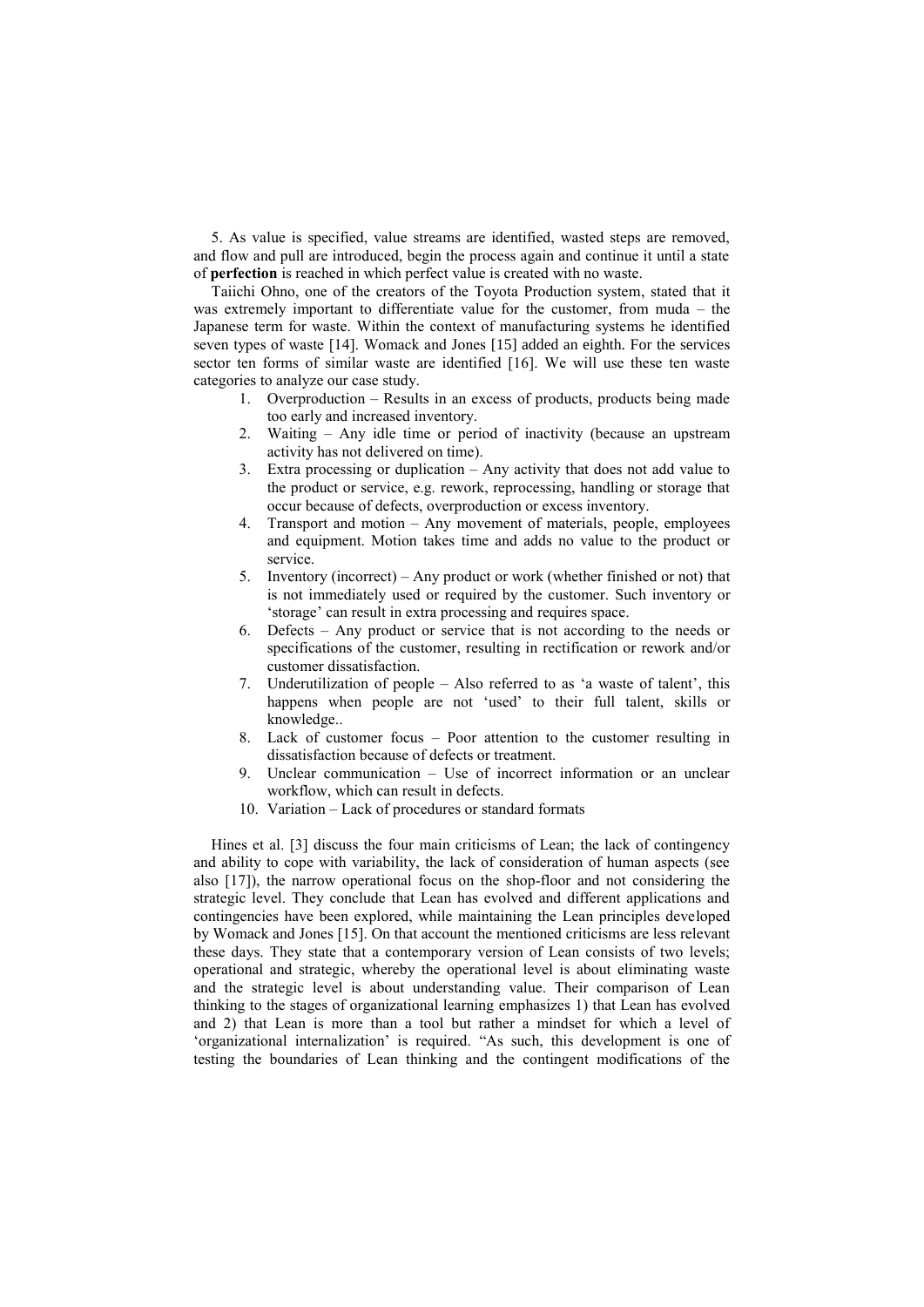approach (within sectors, across businesses etc.) rather than any fundamental change to the Lean enterprise "design logic" (p.1005). We adopt this thinking in this paper and when translating the concept of lean to e-government.

#### **2.2 Application of Lean and the public sector**

For the services industry it has been concluded that Lean has the potential to contribute to aspects such as efficient production processes, increased product variety and customer focus/satisfaction. But that attention should be paid to the reinterpretation of Lean tools and concepts such as value [\[16,](#page-11-4) [18,](#page-11-6) [19\]](#page-11-7). In egovernment many public organizations deliver services to accomplish social values and to serve administrative goals and their processes inherently reflect this. Since Lean has been used in the services sector, we might assume the application of Lean in the public sector could be a legitimate and worthwhile one but might require adaptions.

Over recent years public organizations have applied Lean, although only for a limited type of processes. Often Lean projects were implemented in only a sub-part of public organizations [\[20\]](#page-11-8). Apart from health care and maintenance of army trucks, little application and research with regard to Lean in the public sector has taken place, although some organizations have adopted a so called 'Lean services approach' [\[6\]](#page-10-5). Some of these adoptions have explicitly gone under the New Public Management heading, which over the last two decades has strived to bring more control, efficiency and performance than the traditional Weberian view, by implementing more marketoriented elements into the public sector. Recently however, research in public management is debating how to address the supposed weaknesses of NPM. Two examples of research in typical public sector organizations identify critical success factors and potential barriers for successful adoption and implementation of Lean thinking in public sector environment [\[5,](#page-10-4) [6,](#page-10-5) [21\]](#page-11-9). These include: organizational culture and ownership, organizational readiness and employee support, objective (cost cutting/lay-offs or improvement of process), management commitment and capability, need for change, link between improvement programs and strategy, adequate amount and skills of resources, training and knowledge transfer, communication, clear customer focus, people working and thinking in silos or whole systems thinking, too many procedures and targets, awareness of strategic direction, general belief that staff are overworked and underpaid, rewards, 'identifiability' of impact and realistic time plan/natural pace of change. Womack and Jones [\[15\]](#page-11-3) describe Lean as a philosophy which should be adopted throughout the whole organization. Radnor and Walley [\[21\]](#page-11-9) emphasize that Lean works best when both senior management and employees are trained and involved.

The public sector has characteristics that may impose barriers for the application of Lean. Bharosa et al. [\[22\]](#page-11-10) identify a list of relevant differences between the public and the private sector including equal access and rights, lack of choice and no competitors, legislations, transparency and accountability, fragmented decisionmaking and public values. Rainey et al. [\[23\]](#page-11-11) present an extensive and detailed list of differences between the public and private sector, such as degree of market exposure, political influences, breadth of impact, public scrutiny, complex objectives and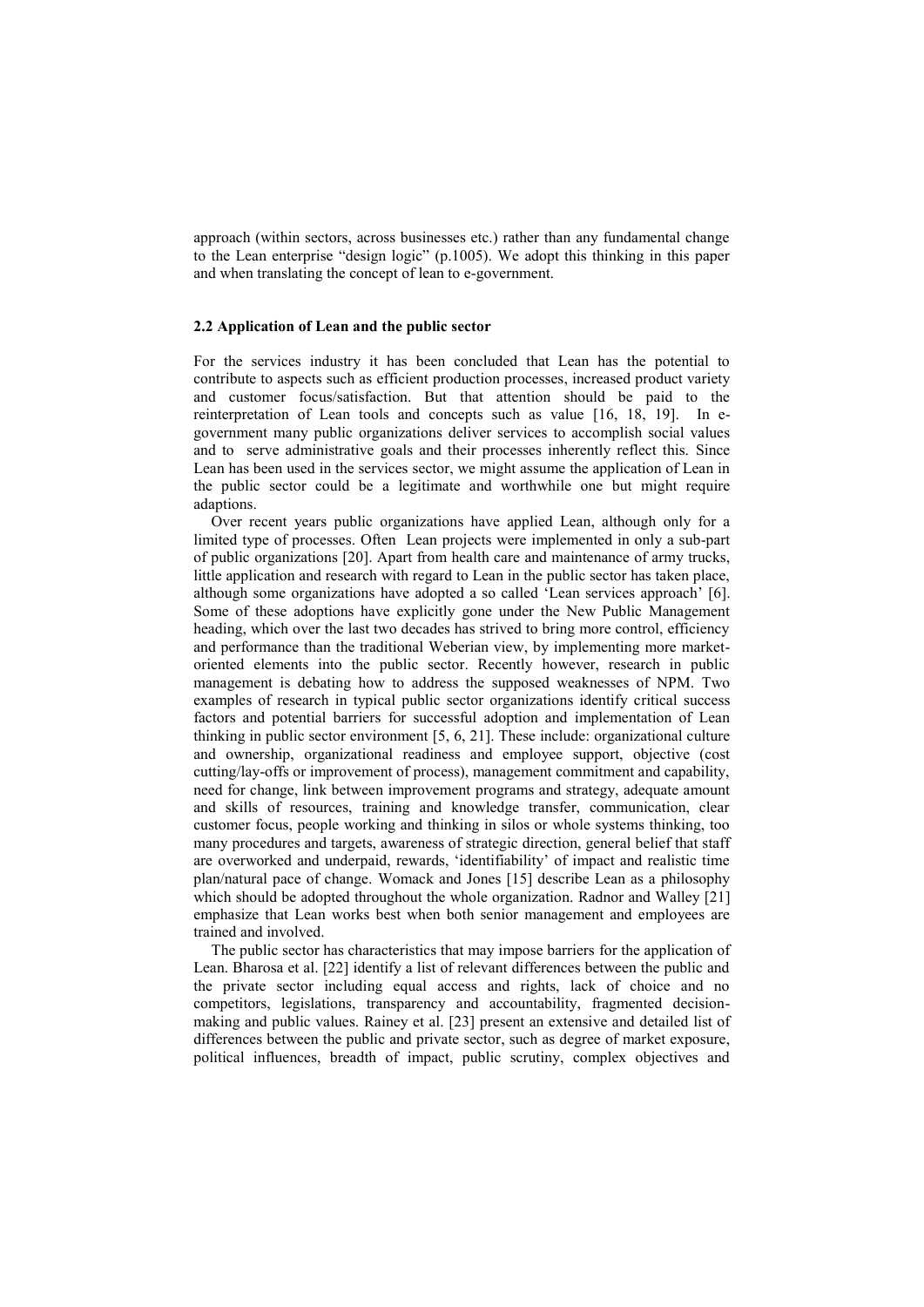decisions criteria and personal characteristics of employees. Challenges for Lean application in the public sector described by Bhatia et al. [\[24\]](#page-11-12) include 'taking the customer's perspective' and Rainey et al. [\[23\]](#page-11-11) list 'less focus on customer as a characteristic stemming from/ finding its cause in less market exposure in the public sector'.

### **3 Research approach**

By striving to understand the nature and specific nature of Lean within government, we opted for a qualitative approach based on a case study research [\[25\]](#page-11-13). Case study research is a common qualitative method used in the information systems (IS) field [\[26\]](#page-11-14). The case study research methodology is particularly well-suited to IS research, since the object of the discipline is the study of IS in organizations, and the 'interest is shifted to organizational rather than technical issues' [\[27\]](#page-11-15). This research was based on interviews, document collection and evaluation in a qualitative setting. Ten interviews and several workshops were organized with over 20 administrative staff and public managers. One of the authors was involved in the process improvement and conducted process modeling and analysis tasks and presented these in workshops to gain feedback. Both feedback concerning the process improvements as well as the method was collected. Documents relating to the initiation of Lean projects, decisionmaking, implementation, use and improvement were investigated in the first half of 2012.

A case study was conducted within a large Dutch governmental service agency, that was considered a frontrunner in the application of Lean. Its processes have different levels of complexity and often include many instances of interaction with citizens. Armistead et al. [\[28\]](#page-11-16) identify five types of processes within organizations; operational, support, direction-setting, managerial and change processes. Much of the existing research on Lean concentrates on operational processes. Our case study concerns a support process within a large public organization with typical complexities of the public sector, as the procurement is constrained by legislation, heterogeneous stakeholders are involved and the activities are fragmented over several departments. In this we confront the Lean approach with the public sector characteristics.

### **4 Case: Lean in practice**

#### **4.1 Tender process**

In order to translate the concepts of Lean to the public sector a case of the 'tender process' in a large Dutch government administrative agency was investigated. This case study was conducted during the first half of 2011. This administrative body has nearly 20.000 employees of many different blood types, due to mergers in the last 7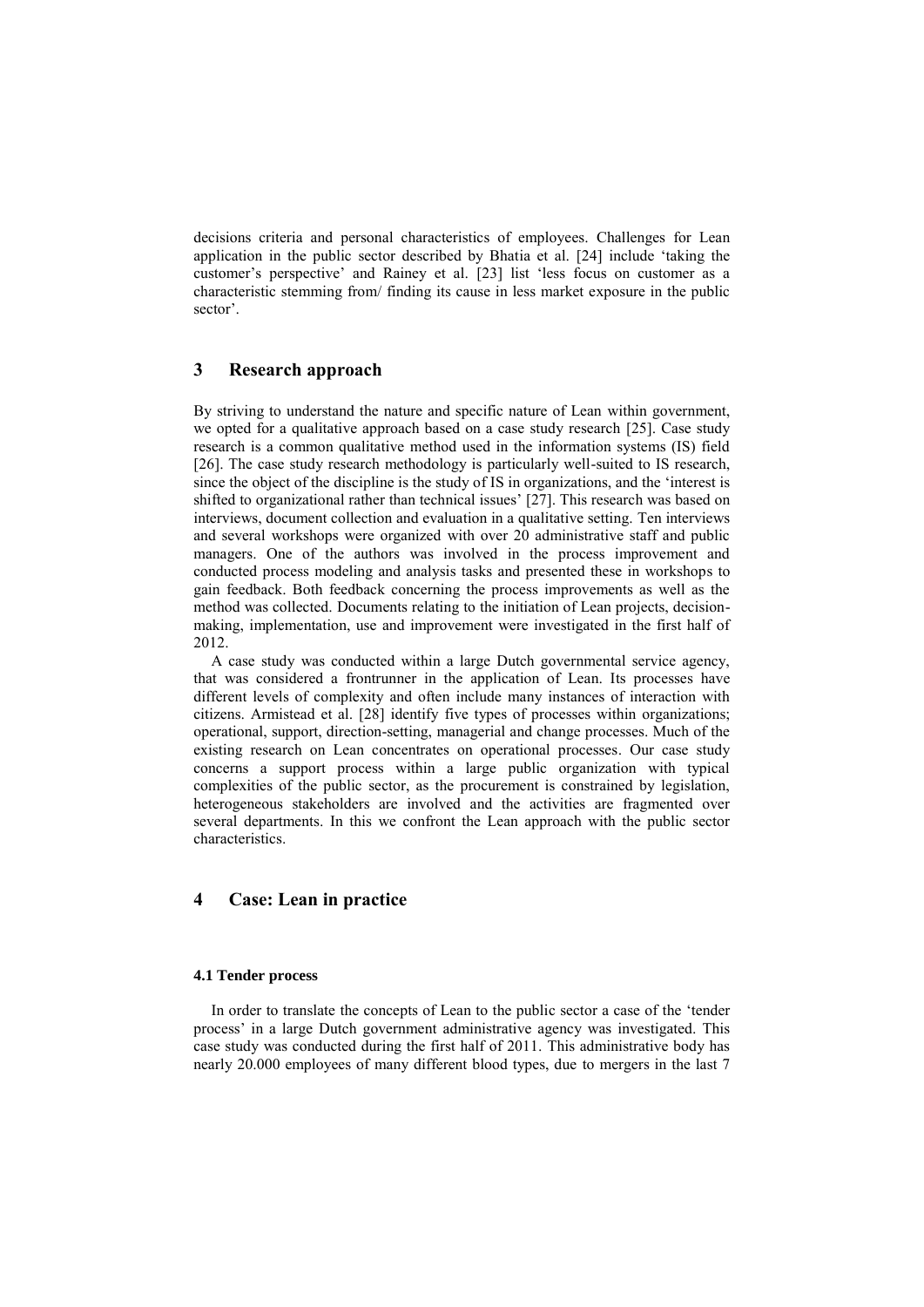years. One of the more extensive and complex Lean projects concerned the 'tender process'. The deputy director responsible for purchasing was keen on reducing the lead times of tenders, as public procurement laws stipulate strict terms for contracting authorities for contracts above a certain financial threshold. Not complying with these can lead to legal actions and financial and reputational damages. The time squeeze would allow suppliers to be in the driver's seat. Also actors within the process would complain that the process itself was difficult because 'everyone wanted to say something about it'.

The tender process consists of three phases; Specification, Selection and Contracting. The average lead time of a tender turned out to be 452 days, whereas the process was designed under the assumption that it would take a maximum of 365 days; the trigger of the process is a sign (from system or responsible purchase manager) that a contract will expire within a year, or an internal client/department requesting the purchase of a certain product or service. So the organization would have a year to conclude a new contract. The specification phase took about half of the 452 days. For scoping purposes, the three phases were further researched separately. The specification phase consists of five main process steps (Fig. 1). The result of this phase is a Request for Proposal (RfP), which is published and serves as an invitation for potential suppliers to be a candidate in the tender and send in their proposals. The RfP contains the selection criteria used in the selection phase to select a contractor.



#### **4.2 The five principles of Lean in case study**

**Value**: the customer in our case was the department in need of a certain product or service. This internal customer valued a signed contract, delivery of the product on time, and a product that was according to their needs. Of value in the specification phase is an RfP containing complete, correct and specific formulation of the needs and selection criteria, on which a selection can adequately be based.

**Value stream**: For this project, we engaged a group of employees that were part of this process and fulfilled various roles. Together we mapped all 35 tasks within this process. This exercise gave us an insight into the order of activities, the time they took, who executed them and what kind of problems the employees encountered during execution. This process overview allowed us to identify the waste in the process. Table 1 shows that all of the waste categories were identified. In general, we concluded that about half of the steps did not add to the value of the desired output, e.g. waiting time, procedural/formal steps, steps not used to their purpose or another tool could provide more value.

**Flow**; First of all, many moments of transfer impede flow, because people of many different departments were involved usually one after the other. Secondly, the ideal tender process was not clear, nor was it in control in terms of steering progress and quality. In general cooperation between departments was difficult, due to internal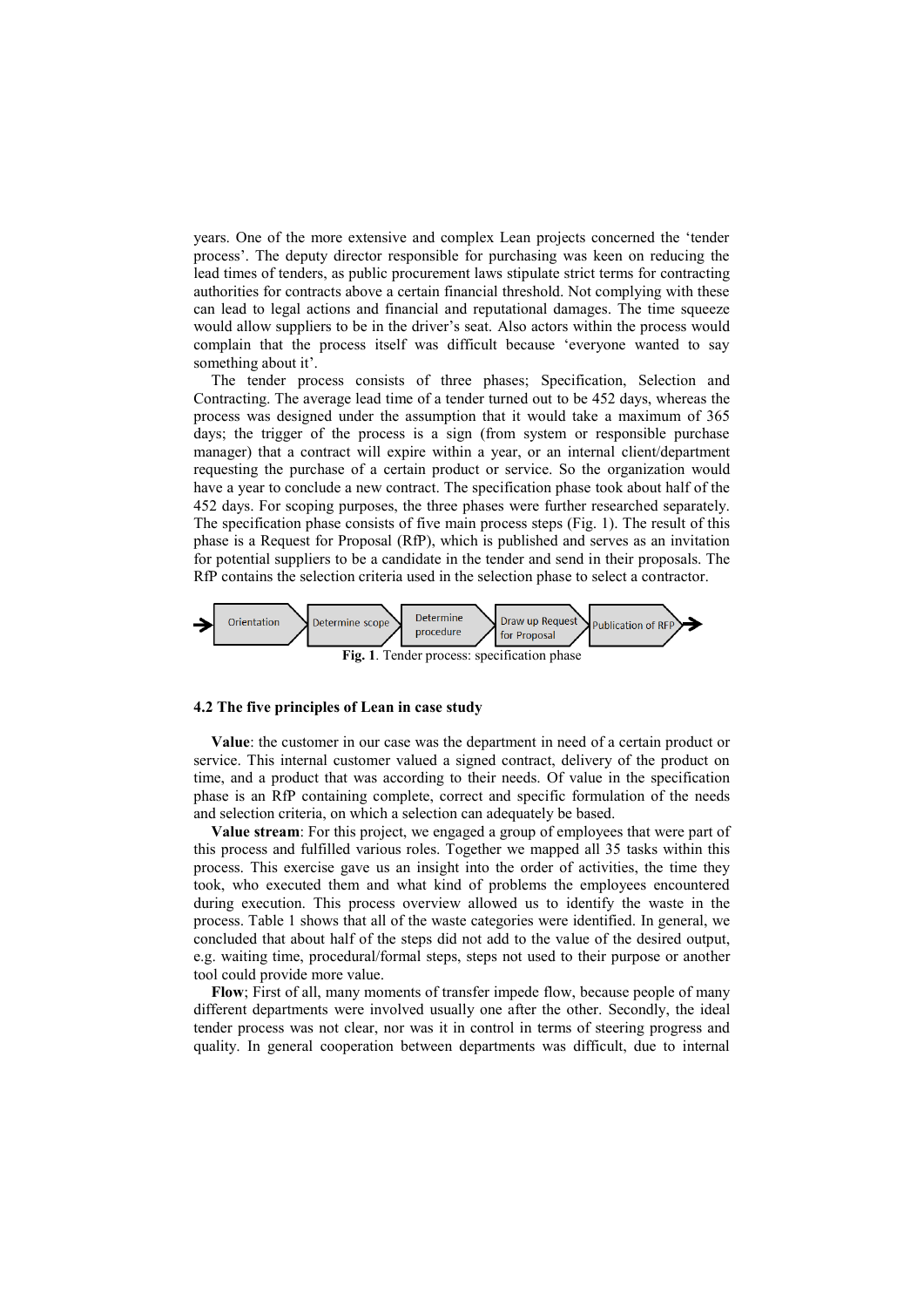focus (vs. seeing the whole) and focus on the content of laws and policies (vs. process view).

**Pull;** The customer did not act as a customer in defining exactly what was wanted or valued (not in terms of product that was the subject of the tender, nor in terms of what he needed the purchase department to do to help him get it). The process was not designed to have a trigger from 'the end of the line'/ downstream.

| 1.  | Overproduction                            | Activities executed before the content has been agreed upon by other<br>actors (adjustments), documents that are not read (format not<br>suitable, formalities)                                                            |
|-----|-------------------------------------------|----------------------------------------------------------------------------------------------------------------------------------------------------------------------------------------------------------------------------|
| 2.  | Waiting                                   | Documents waiting to be accorded, waiting for meetings to be<br>planned, full agendas, no priority, many actors, conflicting and<br><i>inexplicit interests</i>                                                            |
| 3.  | Transport/Motio<br>n                      | Collecting signatures                                                                                                                                                                                                      |
| 4.  | Extra processing<br>and duplication       | Adjustments to documents, rewriting in other format, signatures<br>needed for (formal) approval, unnecessary reporting (formalities)                                                                                       |
| 5.  | (incorrect)<br>Inventory                  | Looking for the right document, unnecessary paper copies made                                                                                                                                                              |
| 6.  | Defects                                   | Unclear or lacking selection criteria (which would cause delays<br>during the selection phase), top management adjustment in end of<br>process, incomplete documents, late input                                           |
| 7.  | Under-<br>utilization of<br>people/talent | Purchase manager printing documents or collecting signatures,<br>inadequate forms or system, limited authority/dependence on formal<br>functions                                                                           |
| 8.  | Lack of<br>customer focus                 | Poor understanding of customer, skills /knowledge for clear<br>specification                                                                                                                                               |
| 9.  | Unclear<br>communication                  | Incorrect or incomplete information, lack of standard formats/<br>common language and ground, unclear work flow (mainly across the<br>departments), inadequate cooperation, no clarity on responsibilities<br>and mandates |
| 10. | Variation                                 | Lack of procedures or standard formats, standard time not defined,<br>procedures and standard formats exist but not used or not adequate<br>for the purpose they needed to serve.                                          |

**Table 1.** – Waste identified in tender process

Perfection; Previous steps were not fulfilled. During the improve and control (implementation) phases aspects of culture and change proved to be crucial (skepticism of change or drive for improvement, ownership/responsibility). Management commitment was lacking in the sense that managers were not keen on being transparent about the fact that their process could be done quicker and on a smaller budget (that would reduce their budget and power) and or an employee would be assigned to the Lean project, but in practice would not be given the time.

The measures implemented to reduce the lead times to less than a year and implement a controlled process with a higher quality outcome included the set up of multidisciplinary teams, designing a process in such a way that waiting times were significantly reduced and more activities executed simultaneously, more understanding of the tender process, redesign of formats, use of system throughout organization, paying special attention the quality of the product by for instance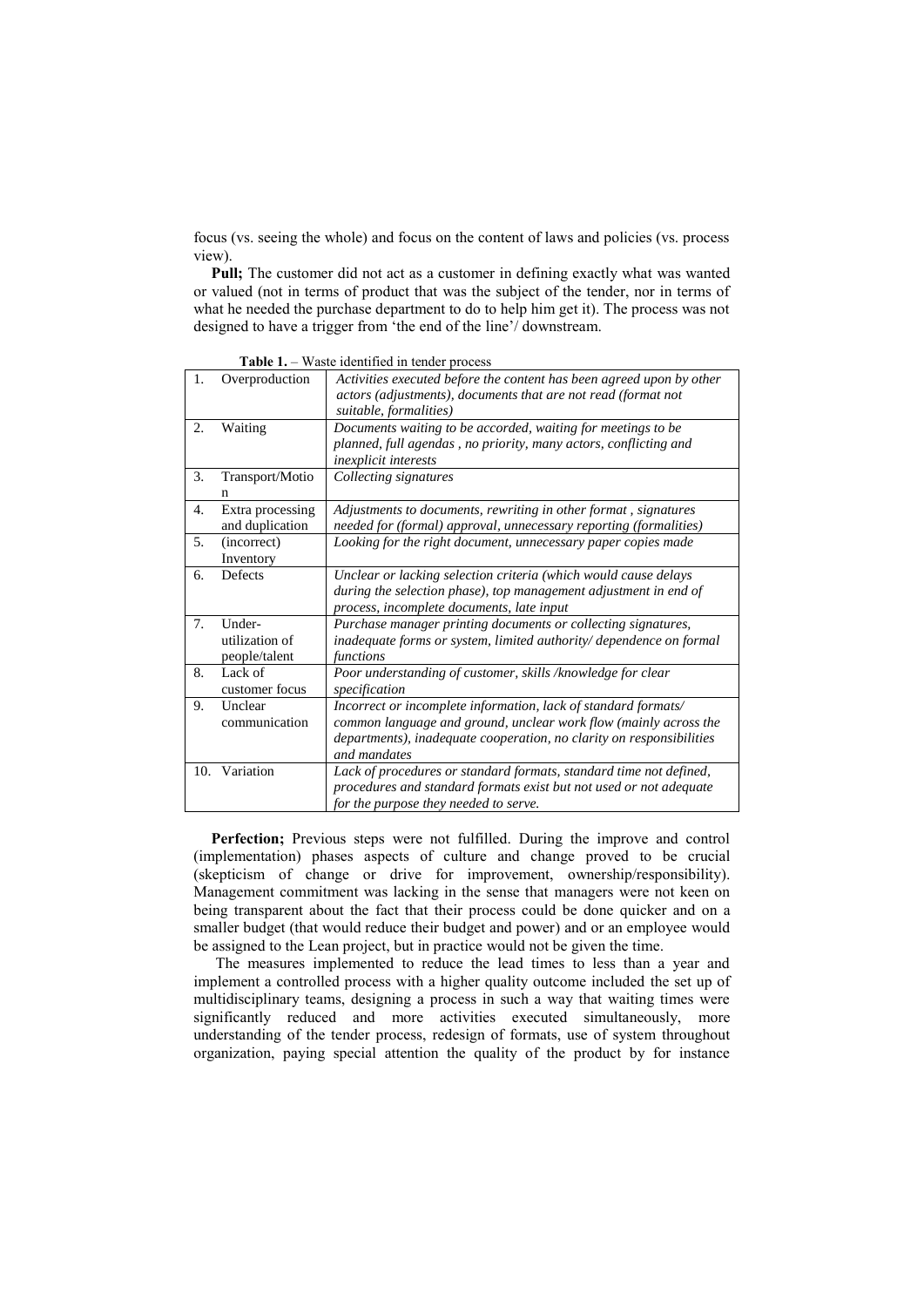implementing quality checks/ go-no go decisions and training both purchasing and internal customers to be more specific on formulating needs and specs. Even though the implementation of these measures took time (and the lead times of tender did not allow a quick evaluation), the first results showed shorter lead times, more flow and a boost of employee and management sense of improvement, process view and morale.

## **5 Discussion; Translation Lean to e-government**

In the case the five Lean principles were used as a diagnostic tool. Assessment using the five principles of Lean showed that this process was 'far from Lean'. Hence, Lean can contribute to the identification of areas for improvement. The definition of value, visualization of the value stream and the identification of waste (the first two principles of Lean) was a valuable exercise, though purely diagnostic. Assessing the other three principles of Lean (flow, pull and perfection), resulted in the conclusion that there was no flow, no pull and no perfection. When attempting to translate the Lean concept to this new domain, we also need to consider (next to its use for assessment or diagnostic purposes) its potential to actually eliminate waste and how Lean could be fully implemented (i.e. all five principles fulfilled); or how both Hines' operational and the strategic level are translated [\[3\]](#page-10-2). We are inclined to identify a 'diagnostic' and 'holistic' purpose or level at which Lean can be considered.

Our findings suggests that a number of (interdependent) factors stand in the way of successful elimination of waste and establishment of flow, pull and perfection. Some of which are characteristic for e-government or fundamental to government structure, some are related to culture, public values and democratic system. Challenges and tensions include the following:

- System of appropriations and top management commitment; we see that adverse aspects play a role (e.g. a manager may be keen on improving his/her process but not on being transparent about the fact that this process can be done on a smaller budget, because that would mean a smaller budget would be appropriated in the following year. Such a change is also perceived as a loss of power or importance;
- Lack of cost-efficient and cost-effective awareness and behavior; sense of urgency or commitment to quality, few triggers to formulate needs and specs adequately, no clear customer focus or recognition of customer. The fact that nor customer nor supplier in the tender process acted as such may be more typical for support processes as the customer is internal. Nevertheless improvements are possible by taking the customer into account, including a better specification of the needs and selection criteria;
- Conflict between customer wishes (fast and low cost) with public values (transparent, correct and accountable);
- Waste from one view might not be waste from another view. Efficiency is favored over sound and transparent decision-making processes as is common in the public sector. The solely focus on waste and value from a customer perspective neglects the requirements coming from the broader social and democratic context;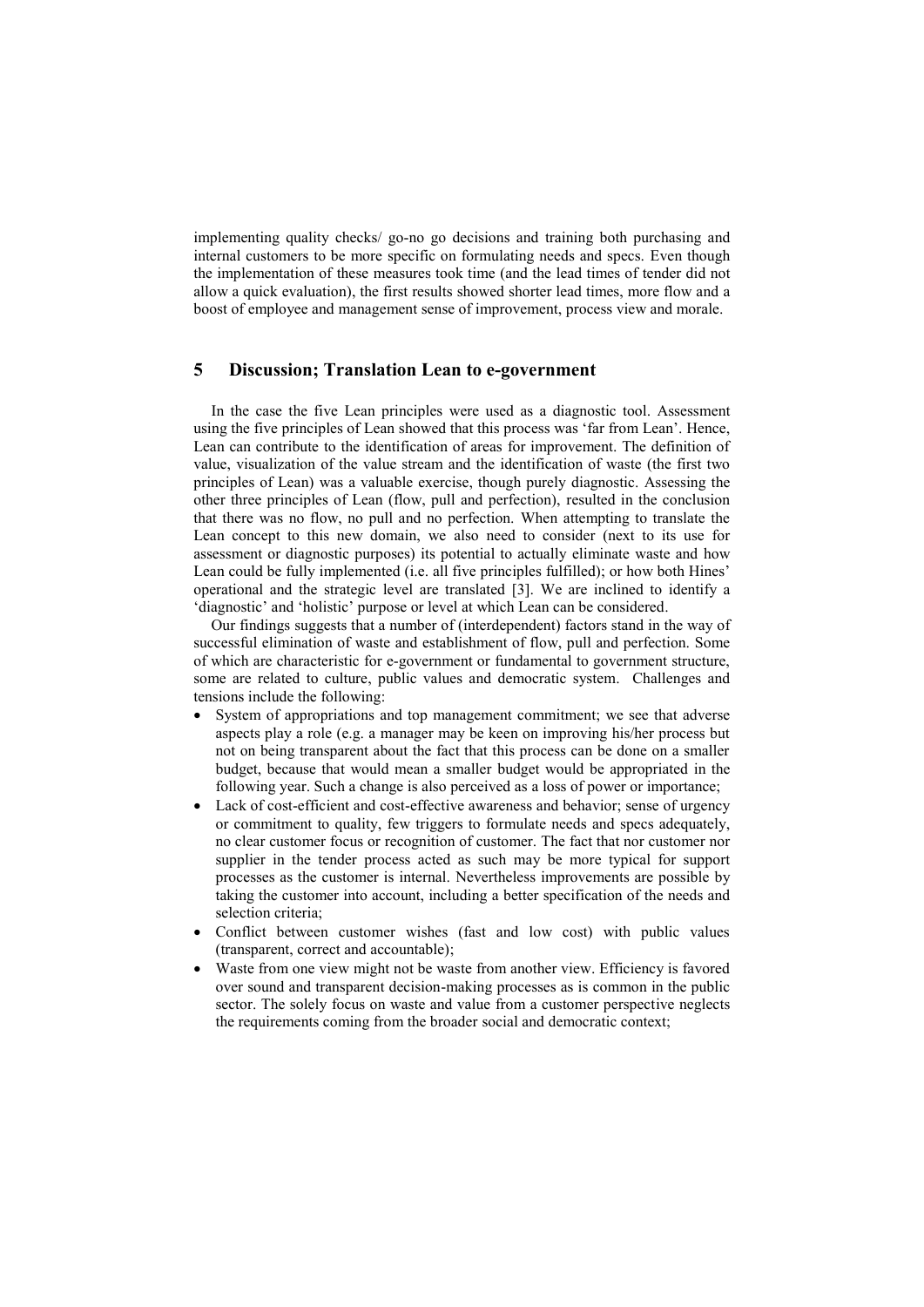- Emphasis on content of laws and policies and formalities, resulting in inward focus and lack of process view. Law is dominating the process and not the objective for having these laws;
- Bear-garden of decision-making; lack of effective control or means to effectuate decisions, activities fragmented over many departments, no culture where performance and renumeration/position management are linked;

Culture is crucial to successful improvement with Lean. It encompasses a wide range of factors seen in our case study, such as ownership, sense of whole and process, breadth of focus, commitment to quality or confidence in improvement and attitude towards change. It is also a factor that is manifest and specific for the public sector, likely to present the biggest impediment for successful implementation of Lean if not enough attention is paid to communication, motivation, empowerment, involvement and drivers.

Policies and legislation themselves do not necessarily have to constrain the possibilities of identifying and reducing waste; public procurement law was a main driver of the adoption of Lean and not an impediment, Lean helped to identify opportunities for improvement and contributed to the reduction of lead times of this support process, without compromising any regulations. However in the case it was not assessed whether the stipulations of public procurement law themselves where Lean, rather we took them as a given. We mostly identified formalities as 'not lean' since they did not contribute to the value materially. However, such legal constraints do have a value at a higher level of abstraction (in maintaining legality and legitimacy) and should therefore not always be counted as waste, or on the contrary are core to the role of government. Characteristics of government and its structures find their base in phenomena such as democracy, rule of law and separation of powers, which are generally valued greatly, or embed greatly valued aspects of life. Many structures (such as bureaucracies) and procedures have been built upon these phenomena and are firmly embedded in today's public sector. Even though, these are always subject of public debate, especially when fuelled by financial crises and public/societal discontent with governments. In our case, the supplier and customer were easily identified (despite the fact that they did not act as stereotype suppliers and customers) and so was the identification of 'value', which is the first principle of Lean. In general however (and potentially in further research into other kinds of government processes), it could prove to be difficult to identify who is the customer and what is of value to the customer. For collective goods in general there is no direct link between the demand and supply, nor signs for customers or citizens to 'value' a product or service. Instead, there is more push than pull and the supplier of services (the government) decides what is offered and when. This assertion brings us to the phenomenon of 'public value'; the customer of government in general is not only the citizen, but also a society as a whole. Lean puts the customer in front and do not consider other factors coming from the democratic system. In the quest to find the limits of Lean thinking and stretching its principles in order to find ways to improve public sector performance, what is of value and to whom needs to be determined, which is a much more complex exercise. Since NPM has failed to bring about a panacea for managing the public sector, the paradigm of Public Value Management has become increasing popular. The value then, comes in the form of enhanced safety,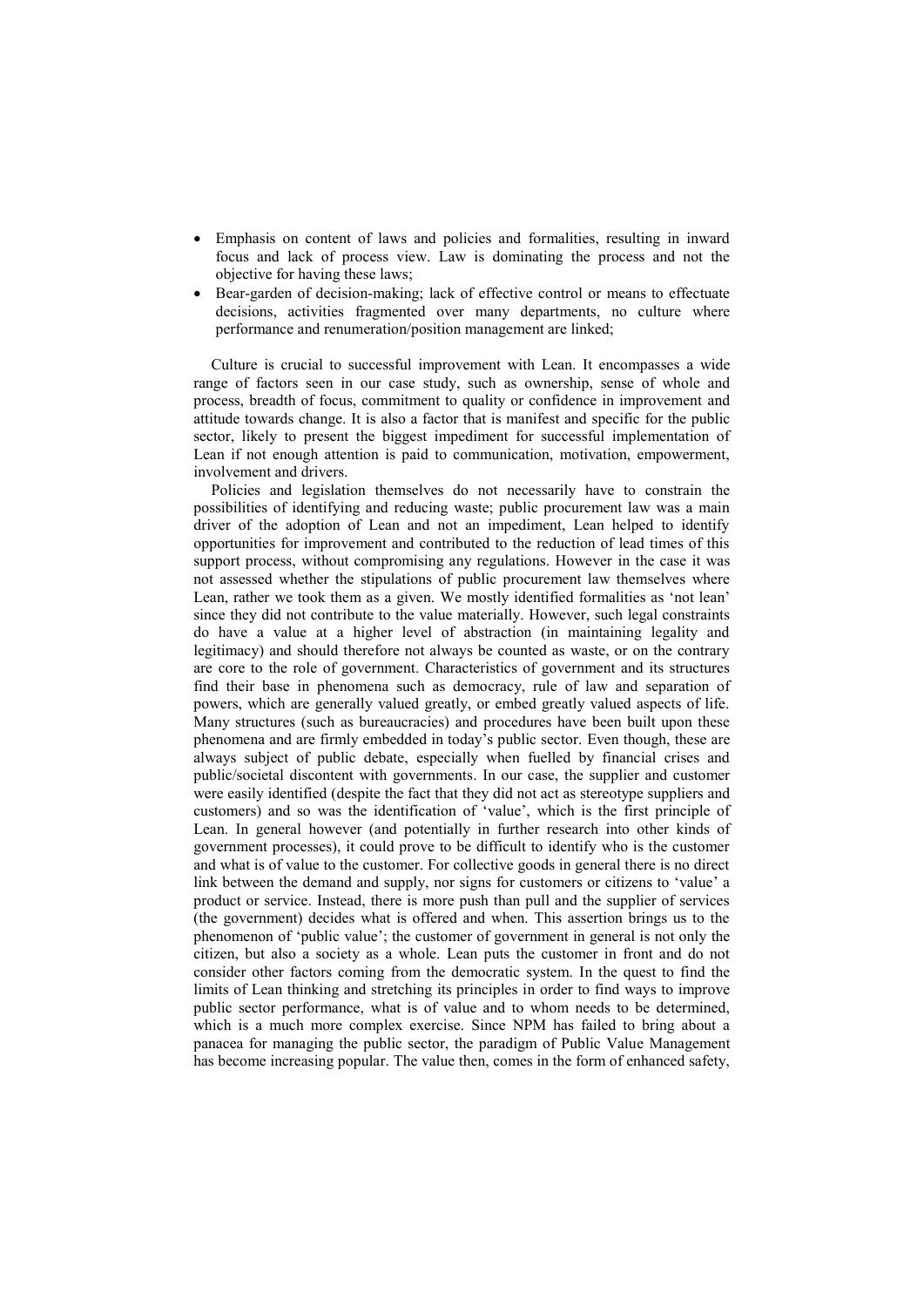less poverty or better services and is determined by citizens. In this perspective citizens are the shareholders in how their tax is spent [\[29\]](#page-11-17). The focus is not primarily on efficiency, but also on creating social values like safety and accountability. Barking up the tree of public value for a useful interpretation of 'value', as the public sector equivalent to customer value in the private sector, needs further research.

Not all characteristics of the public sector need necessarily form impediments for successful implementation of Lean, rather different characteristics ask for different (management, change and process design) solutions. Some might even prove to be, if used appropriately, opportunities. For instance the fact that a sense of importance is present in culture ('we fulfill an important societal role') might be used to the advantage of improvement, when people are motivated by the fact that they contribute to the creation of public value.

### **6 Conclusions and further research**

The concept of Lean was investigated in the setting of e-government in order to find out how and whether the application of Lean would be a valuable exercise. Whereas Lean is mainly used for operational processes, we conclude that Lean can also identify areas and solutions for improvement, especially waste, in a support process within a large public organization. It can contribute to the reduction of waste or the 'design-in' of flow and pull. In that sense Lean is a valuable diagnostic tool. But several tensions were found. The primarily focus on efficiency and customer does not take public values into account. Also the focus on customer (citizen) value creation does not consider the value for the democratic system. When adopted at a strategic level and implemented fully, it can optimize processes, stimulate culture and lead to continuous improvement. However, characteristics of government permeate all sorts of government process and greatly impede both the adoption, implementation and application of Lean in e-government settings. These specifics require adjustment of Lean tools and interpretations for better fit of application and solutions. In particular the following concepts should be given attention.

- Waste categories; some are less applicable or recognizable (transport), others may come in a particular form, such as the added 'incorrect' to inventory for use in service settings. Some aspects are not waste and necessary for the proper working of the democratic system
- Value; Government is about creating public value. Therefore the concept of Lean with its focus on customer (citizens) value should be complemented with public values. Opportunities for Lean in the public sector may lie in the concept of creating public value; where traditional Lean thinking is about creating customer value, Lean thinking for the public sector could be more holistic, by focusing on creating public value.
- Customer; in public settings customers in the actual sense of the word hardly exist. So they are harder to identify. In the Lean philosophy they are crucial, as they are the starting point for all other principles. We suggest that taking public value as a base can be useful.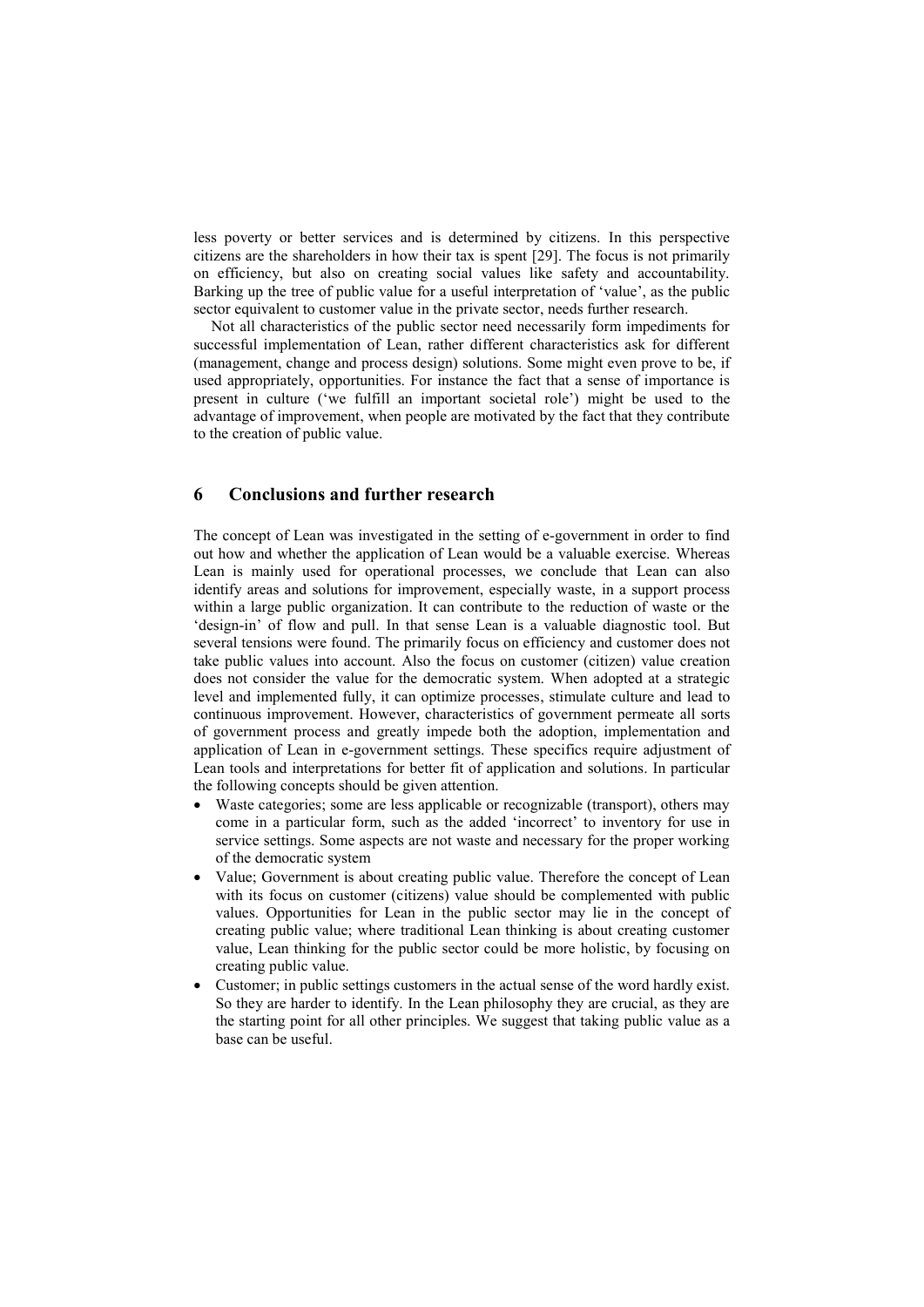Since aspect of culture such as both employee and management commitment are crucial, much attention must be paid to the establishment of a culture that recognizes the potential of Lean, improvement and joint creating of value. Further research should answer how management and employee commitment in government settings specifically can be realized.

For the translation of the concept of Lean, we suggest that it could be valuable to make a clear distinction between 1) factors that determine the applicability of Lean in new settings (the applicability itself is enhanced by the evolution, broader interpretation or translation of Lean), 2) the factors that are relevant for the adoption and acceptance of Lean as a methodology and 3) impediments for successful implementation and improvement (of which 2. is a part). Such a distinction may help to ultimately separate the 'controllable variables' from 'unchangeable factors' and identify successful ways to improve government processes. In our case it was not assessed whether the stipulations of public procurement law themselves where Lean. The leanness of legislation and policy should be further researched.

#### **References**

<span id="page-10-0"></span>1. Womack, J.P., Roos, D., Jones, D.: The Machine That Changed the World. Rawson and Associates, New York, NY (1990)

<span id="page-10-1"></span>2. George, M.L.: Lean Six Sigma for Service: How to Use Lean Speed and Six Sigma Quality to Improve Services and Transactions. McGraw-Hill (2003)

<span id="page-10-2"></span>3. Hines, P., Holweg, M., Rich, N.: Learning to evolve A review of contemporary lean thinking. International Journal of Operations & Production Management. 24, 994-1011 (2004)

<span id="page-10-3"></span>4. Graban, M.: Lean Hospitals - Improving Quality, Patient Safety and Employee Satisfaction, New York, NY (2009)

<span id="page-10-4"></span>5. Pedersen, E.R.G., Huniche, M.: Determinants of lean success and failure in the Danish public sector A negotiated order perspective. International Journal of Public Sector Management 24, 403-420 (2011)

<span id="page-10-5"></span>6. Radnor, Z., Walley, P., Stephens, A., Bucci, G.: Evaluation of the Lean Approach to Business Management and Its Use in the Public Sector. (2006)

<span id="page-10-6"></span>7. Radnor, Z., Boaden, R.: Lean in the public services: panacea or paradox? Public Money and Management 28, 3-7 (2008)

<span id="page-10-7"></span>8. Mehri, D.: The darker side of lean: an insider's perspective on the realities of the Toyota production system. Academy of Management Perspectives 20 21-42 (2006)

<span id="page-10-8"></span>9. Hines, P., Rich, N.: The Seven Value Stream Mapping Tools. International Journal of Operations and Production Managemen 17, 46 - 64 (1997)

<span id="page-10-10"></span><span id="page-10-9"></span>10. Wu, Y.C.: Lean Manufacturing: A Perspective of Lean Suppliers. International Journal of Operations & Production Management 23, 1349-1376 (2003) 11. Erridge, A., Murray, J.G.: The application of lean supply in local government: the Belfast experiments. European Journal of Purchasing & Supply Management 4, 207-221 (1998)